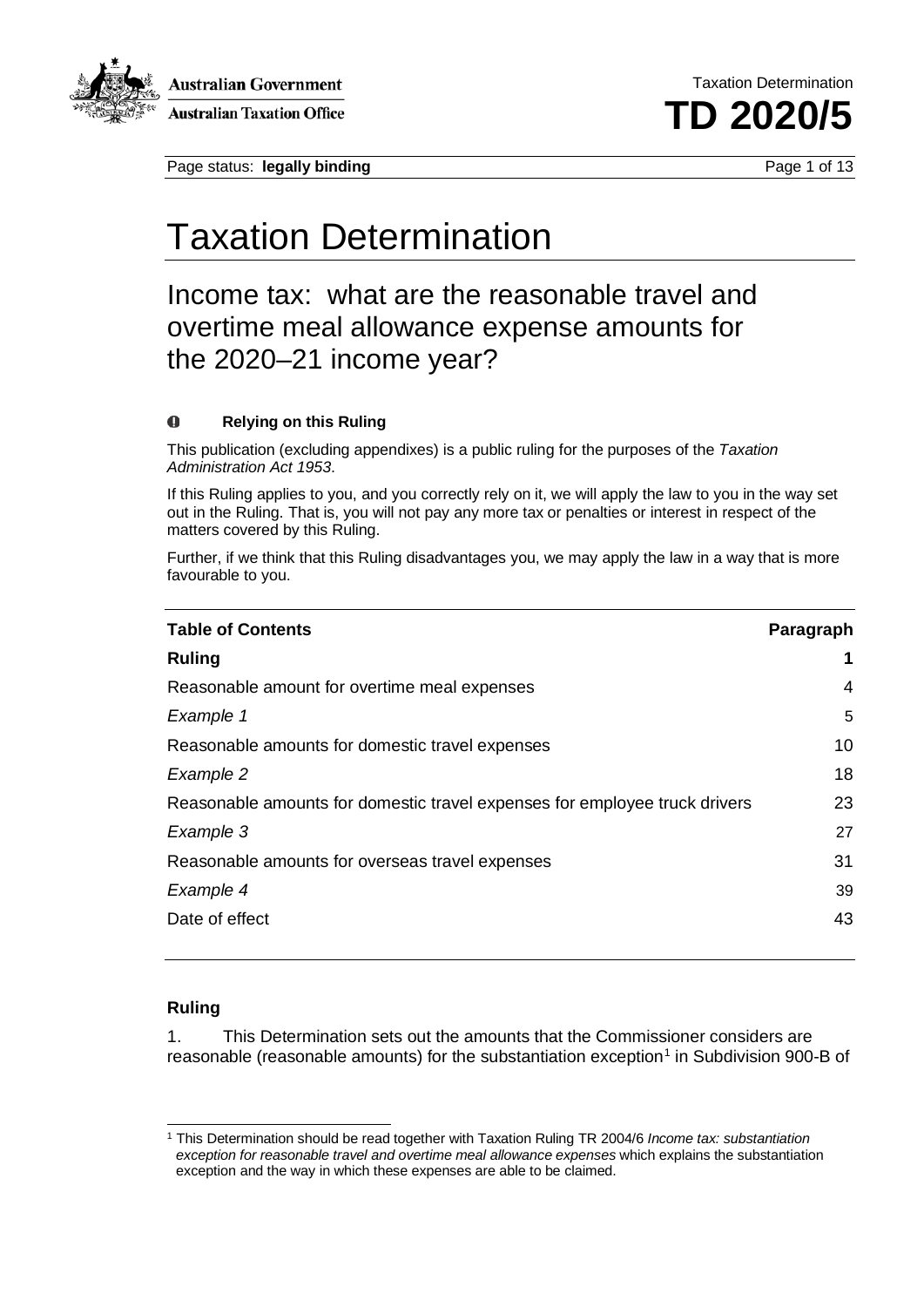the *Income Tax Assessment Act 1997* (ITAA 1997)<sup>[2](#page-1-0)</sup> for the 2020–21 income year in relation to claims made by employees for:

- overtime meal expenses for food and drink when working overtime
- domestic travel expenses for accommodation, food and drink, and incidentals when travelling away from home overnight for work (particular reasonable amounts are given for employee truck drivers, office holders covered by the Remuneration Tribunal and Federal Members of Parliament), and
- overseas travel expenses for food and drink, and incidentals when travelling overseas for work.

2. The approach outlined can only be used where you receive an allowance to cover the particular expenses you are claiming – for example, you received an accommodation allowance and are claiming accommodation expenses. This Determination is not relevant to you where you do not receive an allowance to cover your expenses.

3. The reasonable amounts only provide the maximum amount you can claim without being required to substantiate your expenditure (refer to paragraph 33 of TR 2004/6). If you rely on the reasonable amounts and the ATO checks your income tax return, you will still be required to show:

- you spent the money in performing your work duties (for example, in travelling away from home overnight on a work trip)
- how you worked out your claim (for example, you kept a diary)
- you spent the money yourself (for example, using your credit card statement or other banking records) and were not reimbursed (for example, a letter from your employer), and
- you correctly declared your allowance as income in your tax return.

#### **Reasonable amount for overtime meal expenses**

4. For the 2020–21 income year the reasonable amount for overtime meal expenses is \$31.95.

#### *Example 1*

5. *Samantha works for the local government. She is asked to work overtime one night to complete an urgent task. Samantha works her eight-hour day followed by four hours of overtime. Samantha receives an overtime meal allowance of \$14.98 pursuant to her agreement which is shown on her payment summary. During the overtime Samantha takes a rest break to get a meal and returns to continue her overtime. Samantha spends \$20 on her meal.*

6. *Because Samantha has spent less than the reasonable amount for overtime meal expenses, she can claim a deduction for the \$20 she spends and she is not required to substantiate the expenditure (for example, get and keep the receipt for the meal).*

<span id="page-1-0"></span> $2$  All legislative references are to the ITAA 1997 unless otherwise indicated.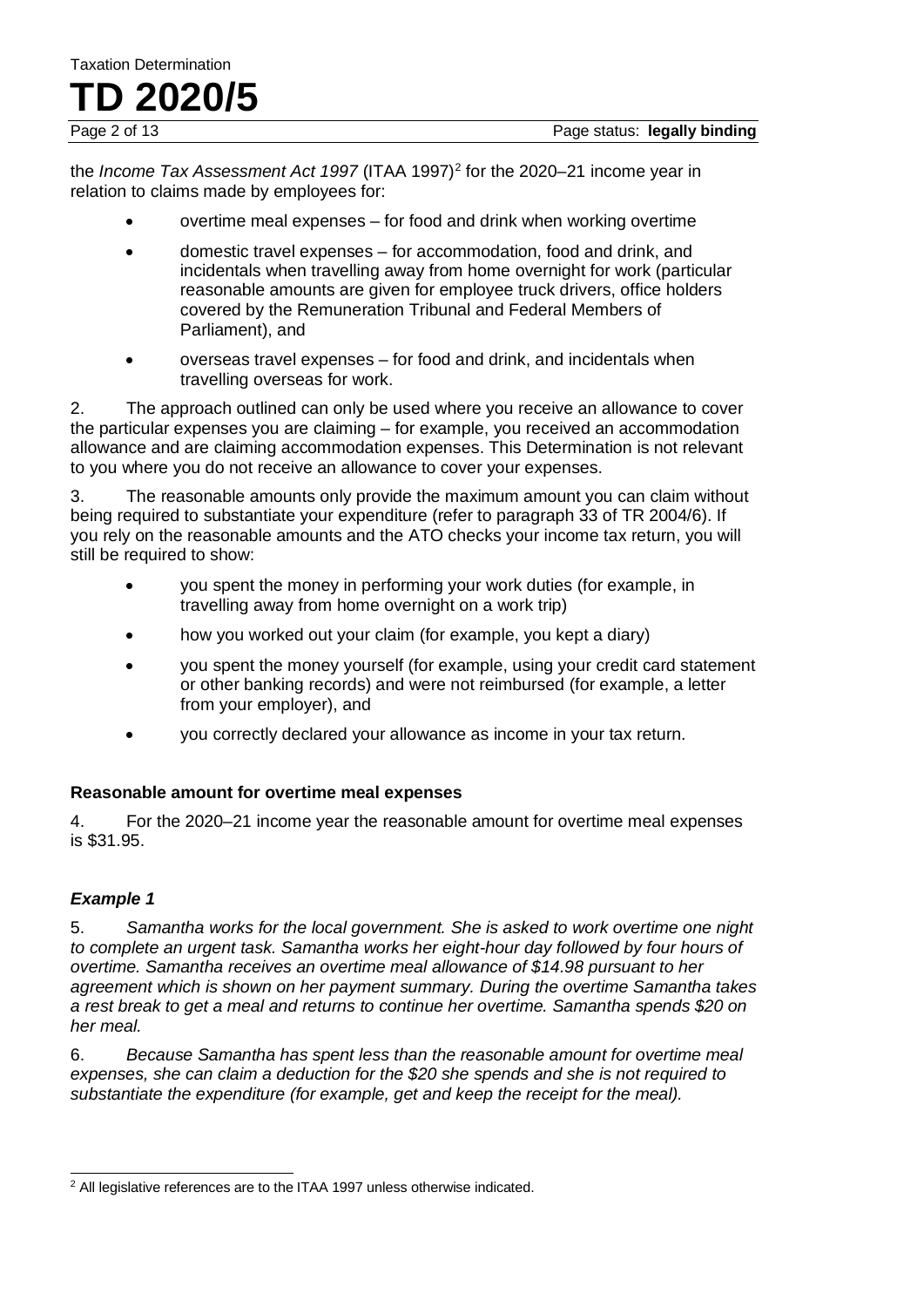#### Page status: **legally binding**

Taxation Determination **TD 2020/5** 

7. *If Samantha's tax return is checked by the ATO she may be asked to explain her claim for deduction. To do this, Samantha would show that she worked overtime, that she was paid an overtime meal allowance under an industrial instrument, that she correctly declared this allowance as income in her tax return, and that she costed her meal at \$20 based on the cost of the curry and drink she purchased from a nearby Thai restaurant.*

8. *If Samantha had spent more than the reasonable amount and wanted to claim the higher amount that she spent, she would need to get and keep the receipt for the meal.*

9. *If Samantha's overtime meal allowance was not shown on her payment summary and she fully spent the allowance, she can choose to leave it out of her tax return and not claim a deduction for the meal she purchases when working overtime.*

#### **Reasonable amounts for domestic travel expenses**

10. The following reasonable amounts do not apply to employee truck drivers<sup>[3](#page-2-0)</sup>, office holders covered by the Remuneration Tribunal<sup>[4](#page-2-1)</sup>, or Federal Members of Parliament.<sup>[5](#page-2-2)</sup>

11. Reasonable amounts are provided for three salary levels. Salary excludes any allowances received. Use Table 1 if your salary is \$126,970 and below. Use Table 2 if your salary is between \$126,971 and \$225,980. Use Table 3 if your salary is \$225,981 or more.

- 12. Reasonable amounts are given for:
	- accommodation at daily rates (for domestic travel only)
	- meals (showing breakfast, lunch and dinner), and
	- expenses incidental to travel.
- 13. These amounts are shown for the following travel destinations:
	- each Australian State and Territory capital city (see Tables 1 to 3 of this Determination)
	- certain specified high cost regional and country centres (see Table 4 of this Determination for individual amounts)
	- other specified regional and country centres (a common amount is given for locations listed in Table 5 of this Determination), and
	- all other regional and country centres (a common amount is given for all locations not listed in Tables 4 or 5 of this Determination).

14. The reasonable amount for accommodation applies only for short stays in commercial establishments like hotels, motels and serviced apartments. If a different type of accommodation is used (for example, a hostel or caravan park), the reasonable amount cannot be used even if you receive an allowance.

<span id="page-2-1"></span><span id="page-2-0"></span><sup>&</sup>lt;sup>3</sup> See paragraphs 23 to 30 of this Determination for the rates for truck drivers.

<sup>4</sup> Paragraphs 66 to 69 of TR 2004/6 say claims made by office holders covered by the Remuneration Tribunal are considered to be reasonable amounts if they do not exceed the rate of allowances set by the Remuneration Tribunal for that office holder.

<span id="page-2-2"></span><sup>5</sup> Paragraphs 70 and 71 of TR 2004/6 say travel allowances paid to Federal Members of Parliament and Federal Parliamentary Secretaries, under the arrangements that commenced on 14 April 1998, are considered reasonable amounts for the recipients of those allowances. This includes the capital city and Canberra travel allowance rates for domestic travel, having regard to the circumstances under which those allowances are paid.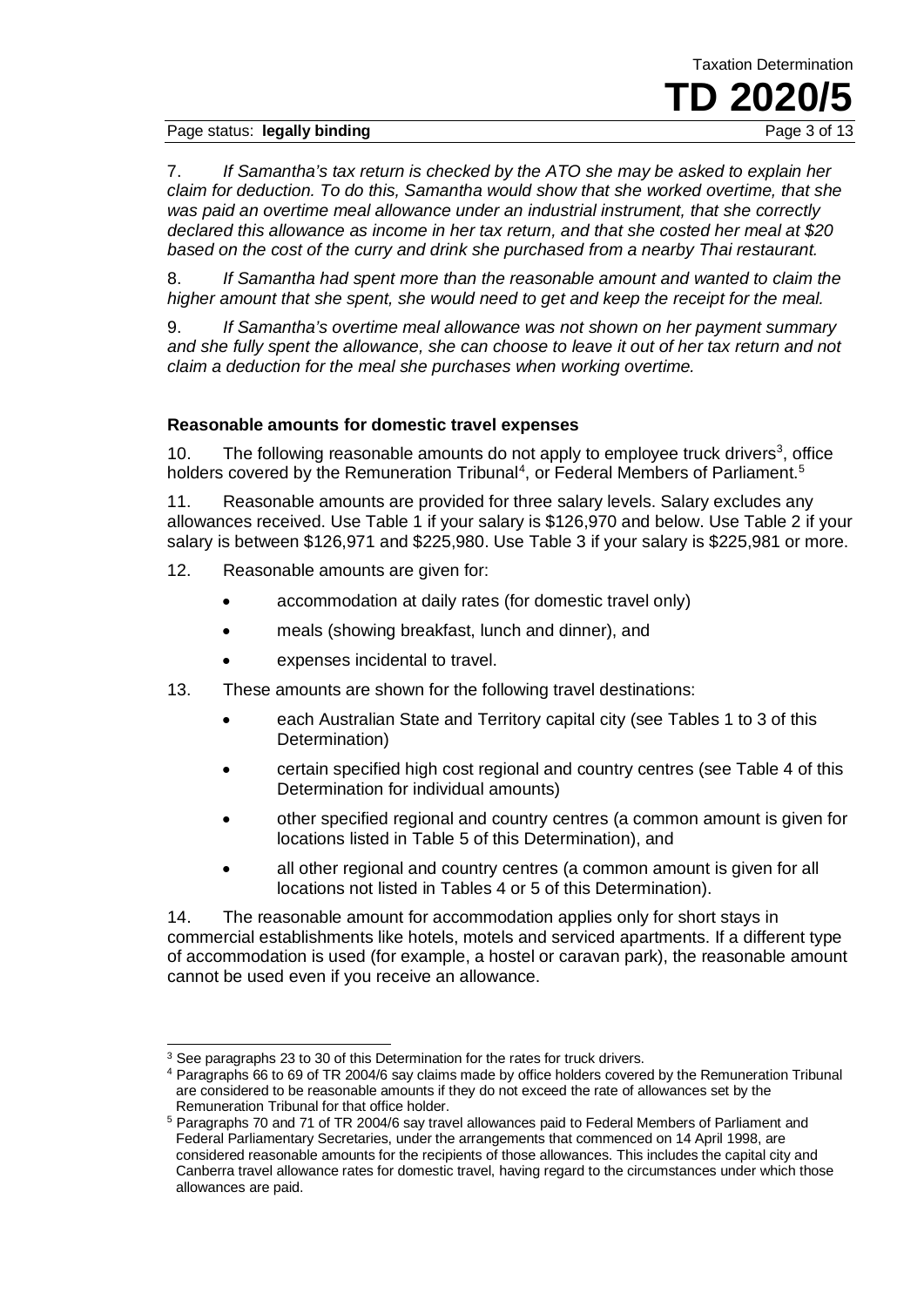## Taxation Determination **TD** 2020/5

15. The reasonable amount for meals depends on the period and time of travel. That is, the reasonable amounts only apply to meals (that is, breakfast, lunch and dinner) that fall within the time of day from the commencement of your travel to the end of your travel that is covered by the allowance. For example, if you leave at 10.00am on Monday and return home at 3.00pm on Tuesday you can apply the reasonable amounts for lunch and dinner on Monday and breakfast and lunch on Tuesday.

16. The reasonable amount for incidentals applies in full to each day of travel covered by the allowance, without the need to apportion for any part-day travel on the first and last day.

17. The reasonable amounts for domestic travel expenses, according to salary levels and destinations, for the 2020–21 income year, are shown in Tables 1 to 5 of this Determination as follows:

| Table 1: Employee's annual salary - \$126,970 and below |                    |                                                                       |                  |                       |
|---------------------------------------------------------|--------------------|-----------------------------------------------------------------------|------------------|-----------------------|
| <b>Place</b>                                            | Accomm.<br>$($ \$) | Food and drink (\$)<br>breakfast 28.70<br>lunch 32.30<br>dinner 55.05 | Incidentals (\$) | Daily total<br>$(\$)$ |
| Adelaide                                                | 157                | as above                                                              | 20.40            | 293.45                |
| <b>Brisbane</b>                                         | 175                | as above                                                              | 20.40            | 311.45                |
| Canberra                                                | 168                | as above                                                              | 20.40            | 304.45                |
| Darwin                                                  | 220                | as above                                                              | 20.40            | 356.45                |
| Hobart                                                  | 147                | as above                                                              | 20.40            | 283.45                |
| Melbourne                                               | 173                | as above                                                              | 20.40            | 309.45                |
| Perth                                                   | 180                | as above                                                              | 20.40            | 316.45                |
| Sydney                                                  | 188                | as above                                                              | 20.40            | 324.45                |
| High cost<br>country centres                            | see Table 4        | as above                                                              | 20.40            | variable              |
| Tier 2 country<br>centres (see<br>Table 5)              | 134                | breakfast 25.75<br>lunch 29.35<br>dinner 50.65                        | 20.40            | 260.15                |
| Other country<br>centres                                | 114                | breakfast 25.75<br>lunch 29.35<br>dinner 50.65                        | 20.40            | 240.15                |

| Table 2: Employee's annual salary - \$126,971 to \$225,980 |                    |                                                                       |                            |                     |
|------------------------------------------------------------|--------------------|-----------------------------------------------------------------------|----------------------------|---------------------|
| <b>Place</b>                                               | Accomm.<br>$($ \$) | Food and drink (\$)<br>breakfast 31.25<br>lunch 44.25<br>dinner 61.95 | <b>Incidentals</b><br>(\$) | Daily total<br>(\$) |
| Adelaide                                                   | 208                | as above                                                              | 29.20                      | 374.65              |
| <b>Brisbane</b>                                            | 257                | as above                                                              | 29.20                      | 423.65              |
| Canberra                                                   | 246                | as above                                                              | 29.20                      | 412.65              |
| Darwin                                                     | 293                | as above                                                              | 29.20                      | 459.65              |
| Hobart                                                     | 196                | as above                                                              | 29.20                      | 362.65              |
| Melbourne                                                  | 228                | as above                                                              | 29.20                      | 394.65              |
| Perth                                                      | 245                | as above                                                              | 29.20                      | 411.65              |
| Sydney                                                     | 251                | as above                                                              | 29.20                      | 417.65              |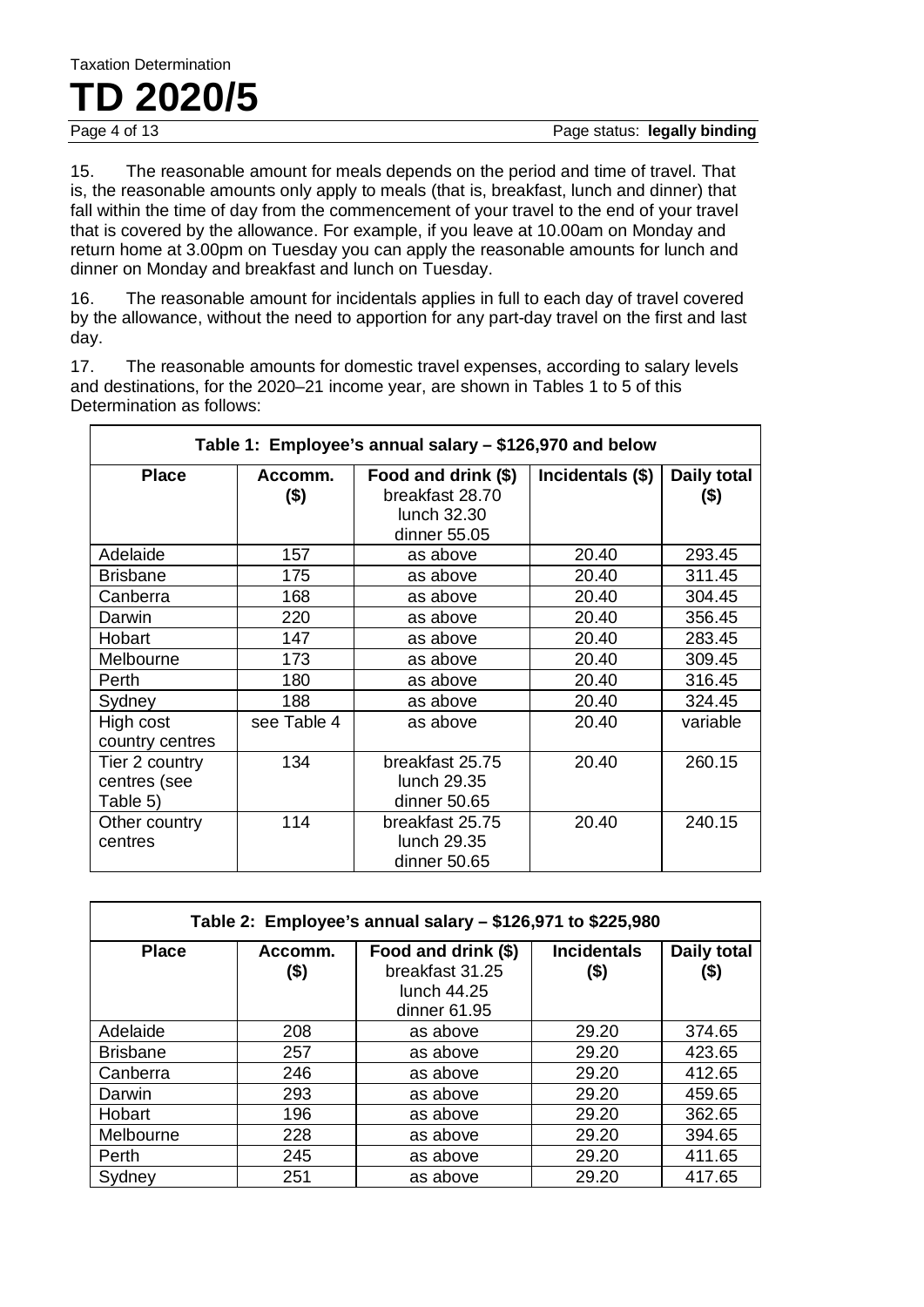TD 2020/5

Page status: legally binding

| Table 2: Employee's annual salary - \$126,971 to \$225,980 |                    |                                                                       |                            |                     |
|------------------------------------------------------------|--------------------|-----------------------------------------------------------------------|----------------------------|---------------------|
| <b>Place</b>                                               | Accomm.<br>$($ \$) | Food and drink (\$)<br>breakfast 31.25<br>lunch 44.25<br>dinner 61.95 | <b>Incidentals</b><br>(\$) | Daily total<br>(\$) |
| High cost<br>country centres                               | see Table 4        | as above                                                              | 29.20                      | variable            |
| Tier 2 country<br>centres (see<br>Table 5)                 | 152                | breakfast 28.70<br>lunch 29.35<br>dinner 57.20                        | 29.20                      | 296.45              |
| Other country<br>centres                                   | 136                | breakfast 28.70<br>lunch 29.35<br>dinner 57.20                        | 29.20                      | 280.45              |

| Table 3: Employee's annual salary – \$225,981 and above |                                                                |                                                                       |                  |                              |
|---------------------------------------------------------|----------------------------------------------------------------|-----------------------------------------------------------------------|------------------|------------------------------|
| <b>Place</b>                                            | Accomm. (\$)                                                   | Food and drink (\$)<br>breakfast 36.80<br>lunch 52.20<br>dinner 73.10 | Incidentals (\$) | <b>Daily</b><br>total $(\$)$ |
| Adelaide                                                | 209                                                            | as above                                                              | 29.20            | 400.30                       |
| <b>Brisbane</b>                                         | 257                                                            | as above                                                              | 29.20            | 448.30                       |
| Canberra                                                | 246                                                            | as above                                                              | 29.20            | 437.30                       |
| Darwin                                                  | 293                                                            | as above                                                              | 29.20            | 484.30                       |
| Hobart                                                  | 196                                                            | as above                                                              | 29.20            | 387.30                       |
| Melbourne                                               | 265                                                            | as above                                                              | 29.20            | 456.30                       |
| Perth                                                   | 265                                                            | as above                                                              | 29.20            | 456.30                       |
| Sydney                                                  | 265                                                            | as above                                                              | 29.20            | 456.30                       |
| All country<br>centres                                  | \$195, or the<br>relevant<br>amount in<br>Table 4 if<br>higher | as above                                                              | 29.20            | variable                     |

| Table 4: High cost country centres - accommodation expenses |     |                       |     |
|-------------------------------------------------------------|-----|-----------------------|-----|
| <b>Country centre</b>                                       | \$  | <b>Country centre</b> | \$  |
| Albany (WA)                                                 | 179 | Kalgoorlie (WA)       | 172 |
| Alice Springs (NT)                                          | 150 | Karratha (WA)         | 215 |
| Ballarat (VIC)                                              | 151 | Katherine (NT)        | 158 |
| Bathurst (NSW)                                              | 135 | Kununurra (WA)        | 204 |
| Bega (NSW)                                                  | 145 | Launceston (TAS)      | 141 |
| Benalla (VIC)                                               | 140 | Mackay (QLD)          | 161 |
| Bendigo (VIC)                                               | 138 | Maitland (NSW)        | 152 |
| Bordertown (SA)                                             | 149 | Mount Gambier (SA)    | 140 |
| Bourke (NSW)                                                | 165 | Mount Isa (QLD)       | 160 |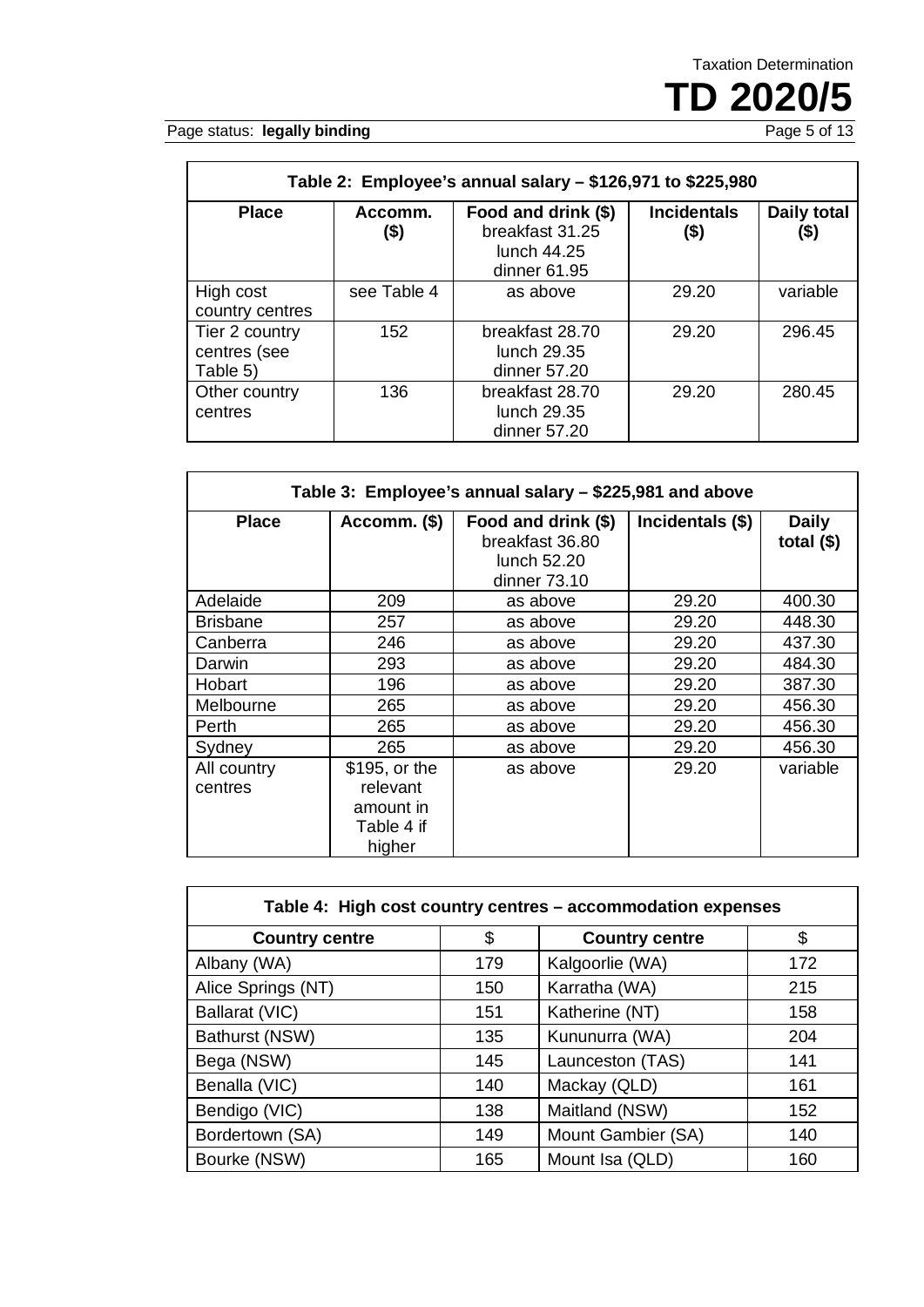# **TD** 2020/5

Page status: **legally binding** 

| Bright (VIC)                 | 165 | Mudgee (NSW)              | 150 |
|------------------------------|-----|---------------------------|-----|
| Broken Hill (NSW)            | 144 | Muswellbrook (NSW)        | 148 |
| Broome (WA)                  | 220 | Newcastle (NSW)           | 174 |
| Bunbury (WA)                 | 155 | Newman (WA)               | 170 |
| Burnie (TAS)                 | 164 | Nhulunbuy (NT)            | 222 |
| Cairns (QLD)                 | 153 | Norfolk Island (NSW)      | 190 |
| Carnarvon (WA)               | 156 | Northam (WA)              | 143 |
| Castlemaine (VIC)            | 146 | Orange (NSW)              | 155 |
| Chinchilla (QLD)             | 143 | Port Hedland (WA)         | 175 |
| Christmas Island (WA)        | 190 | Port Lincoln (SA)         | 170 |
| Cocos (Keeling) Islands (WA) | 319 | Port Macquarie (NSW)      | 161 |
| Coffs Harbour (NSW)          | 140 | Port Pirie (SA)           | 150 |
| Colac (VIC)                  | 138 | Queanbeyan (NSW)          | 139 |
| Dalby (QLD)                  | 164 | Queenstown (TAS)          | 136 |
| Dampier (WA)                 | 175 | Roma (QLD)                | 139 |
| Derby (WA)                   | 170 | Shepparton (VIC)          | 148 |
| Devonport (TAS)              | 158 | Swan Hill (VIC)           | 136 |
| Emerald (QLD)                | 156 | <b>Tennant Creek (NT)</b> | 146 |
| Esperance (WA)               | 160 | Toowoomba (QLD)           | 144 |
| Exmouth (WA)                 | 190 | Thursday Island (QLD)     | 200 |
| Geraldton (WA)               | 165 | Townsville (QLD)          | 143 |
| Gladstone (QLD)              | 155 | Wagga Wagga (NSW)         | 144 |
| Gold Coast (QLD)             | 209 | Wangaratta (VIC)          | 142 |
| Gosford (NSW)                | 140 | Weipa (QLD)               | 138 |
| Halls Creek (WA)             | 170 | Whyalla (SA)              | 145 |
| Hervey Bay (QLD)             | 157 | Wilpena-Pound (SA)        | 193 |
| Horn Island (QLD)            | 200 | Wollongong (NSW)          | 155 |
| Horsham (VIC)                | 152 | Wonthaggi (VIC)           | 150 |
| Jabiru (NT)                  | 216 | Yulara (NT)               | 420 |
|                              |     |                           |     |

| Table 5: Tier 2 country centres |                       |  |  |
|---------------------------------|-----------------------|--|--|
| <b>Country centre</b>           | <b>Country centre</b> |  |  |
| Albury (NSW)                    | Hamilton (VIC)        |  |  |
| Ararat (VIC)                    | Innisfail (QLD)       |  |  |
| Armidale (NSW)                  | Kadina (SA)           |  |  |
| Ayr (QLD)                       | Kingaroy (QLD)        |  |  |
| Bairnsdale (VIC)                | Lismore (NSW)         |  |  |
| Bundaberg (QLD)                 | Mildura (VIC)         |  |  |
| Ceduna (SA)                     | Naracoorte (SA)       |  |  |
| <b>Charters Towers (QLD)</b>    | Nowra (NSW)           |  |  |
| Cobar (NSW)                     | Port Augusta (SA)     |  |  |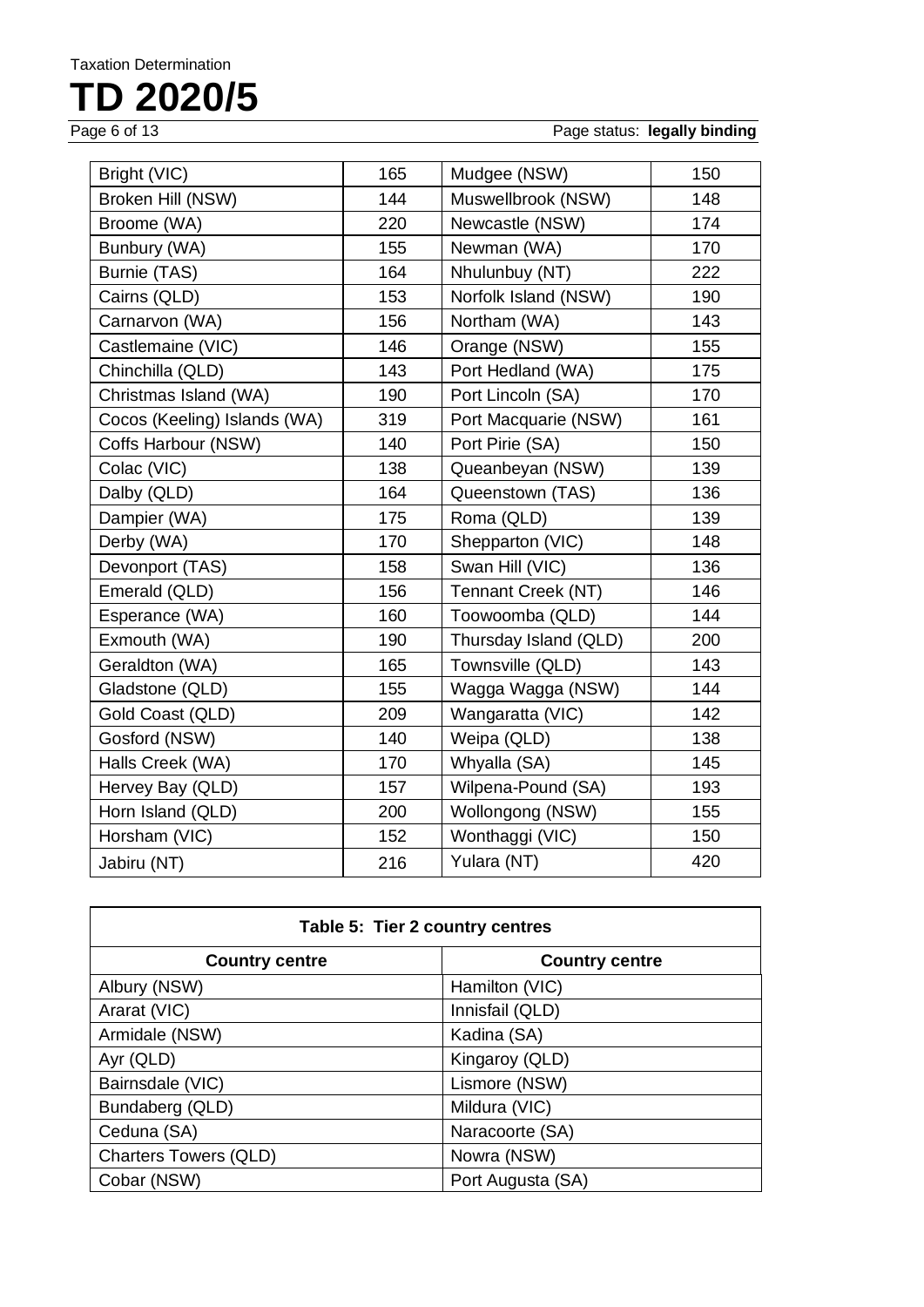**TD 2020/5** 

Page status: **legally binding** 

| Cooma (NSW)    | Portland (VIC)    |
|----------------|-------------------|
| Cowra (NSW)    | Renmark (SA)      |
| Dubbo (NSW)    | Rockhampton (QLD) |
| Echuca (VIC)   | Sale (VIC)        |
| Geelong (VIC)  | Seymour (VIC)     |
| Goulburn (NSW) | Tamworth (NSW)    |
| Grafton (NSW)  | Tumut (NSW)       |
| Griffith (NSW) | Warrnambool (VIC) |
| Gunnedah (NSW) | Wodonga (VIC)     |

#### *Example 2*

18. *Svetlana is an accountant earning \$145,000 a year. As part of her duties, she is required to travel to and work in Sale for four days and three nights each month. Svetlana's employer pays for her accommodation directly and gives her a meal and incidental allowance of \$80 per day for the four days of travel. This allowance is shown on her payment summary. Svetlana's usual pattern is to eat three times a day, spending \$20 on breakfast, \$25 on lunch and \$40 on dinner (that is, a total of \$85 per day). Svetlana calculates the daily reasonable amount for meals and incidentals as follows:*

- *Table 2 of this Determination applies because Svetlana's salary is between \$126,971 and \$225,980*
- *Sale is listed as a Tier 2 country in Table 5 of this Determination*
- *Table 2 of this Determination provides reasonable amounts for Tier 2 country centres as \$115.25 per day for meals and \$29.20 per day for incidentals (that is, a total of \$144.45 per day).*

19. *Because Svetlana has spent less than the reasonable amount on meals and incidentals, she can claim a deduction for the \$85 per day that she spends on meals and she is not required to substantiate the expenditure (for example, get and keep all of the receipts for the meals). Svetlana cannot claim anything for accommodation because her employer paid for it.*

20. *If Svetlana's tax return is checked by the ATO she may be asked to explain her claim for deduction. To do this Svetlana would show she travelled to and worked in Sale for four days each month, that she received an allowance for the meals and incidentals for each day she travelled, that she correctly declared this allowance as income in her tax return, and that she typically spent \$85 a day on meals and incidental expenses (for example, by reference to diary entries, bank records and receipts that she kept for some of the trips).*

21. *If Svetlana had spent more than the reasonable amount on meals and incidentals and wanted to claim the higher amount that she spent, she would need to get and keep all of the receipts.*

22. *If Svetlana's meal and incidental allowance was not shown on her payment summary and she fully spent the allowance, she can choose to leave it out of her tax return and not claim any deductions for the meals and incidentals that she purchases whilst travelling and working in Sale.*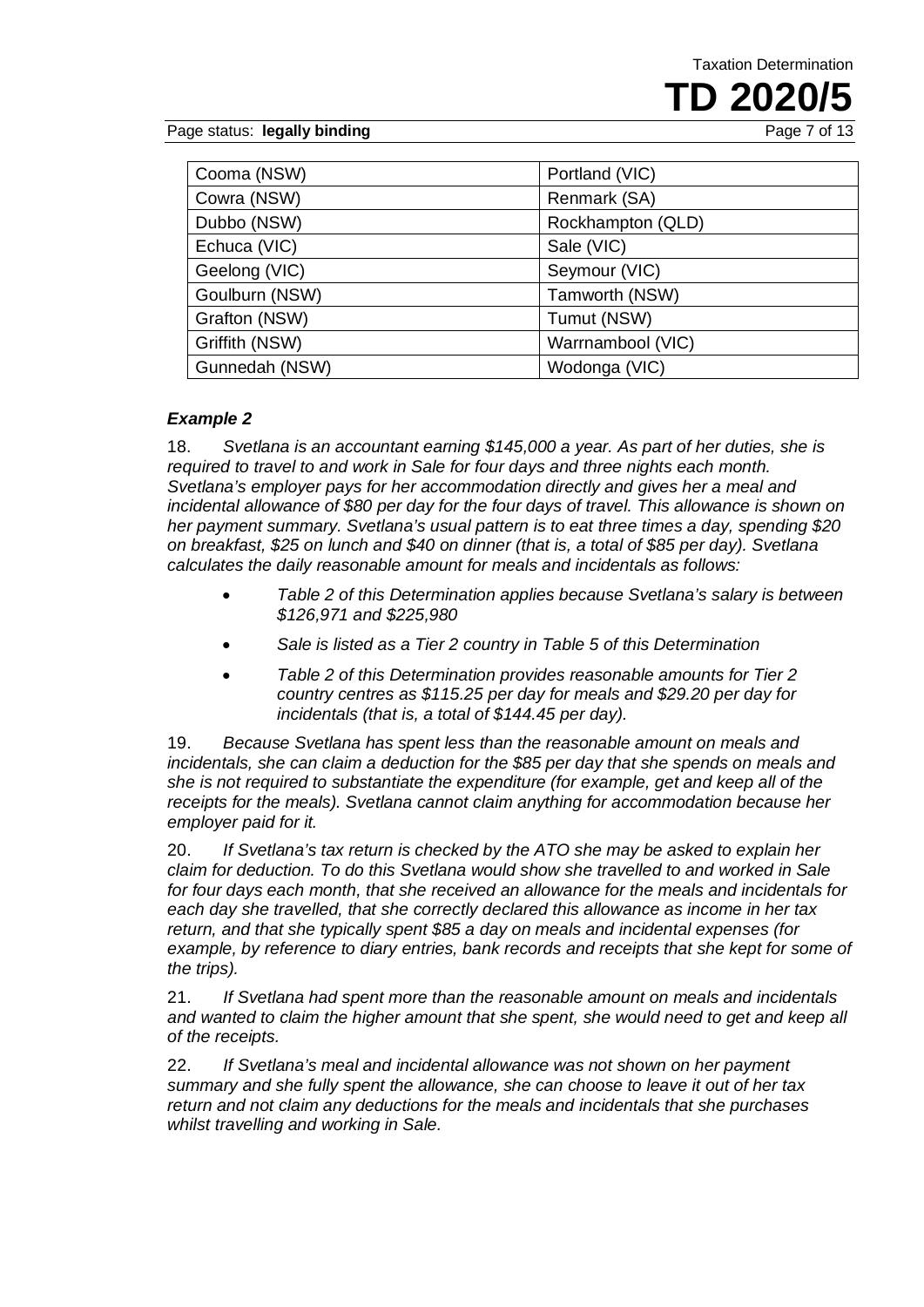#### **Reasonable amounts for domestic travel expenses for employee truck drivers[6](#page-7-0)**

23. Reasonable amounts are given for meals (breakfast, lunch and dinner). The amounts are for all domestic travel destinations (that is, capital cities, regional and country centres). For the 2020–21 income year, the relevant amounts are as set out in Table 5a:

| Table 5a: Employee truck driver's meals (food and drink) |         |         |  |
|----------------------------------------------------------|---------|---------|--|
| <b>Breakfast</b><br><b>Dinner</b><br>Lunch               |         |         |  |
| \$25.75                                                  | \$29.35 | \$50.65 |  |

24. The amounts for each of these meal breaks are separate and cannot be aggregated into a single daily amount. This is of particular importance for the days on which travel commences and ends, when some meals may not be deductible because they are not consumed in the course of work travel. A driver's work diary (as maintained for fatigue management purposes) can be used to demonstrate when meal breaks were taken, since employee truck drivers may take meal breaks at different times of the day compared to other taxpayers. It should also be noted that amounts can't be moved from one meal to another (for example, if the full amount for breakfast is not expended, it cannot be carried over to lunch or dinner).

25. The deduction allowed for each meal is the amount actually spent and not simply the reasonable amount specified in paragraph 23 of this Determination. Although the formal substantiation requirements don't apply for claims up to the reasonable amount, taxpayers should still be able to demonstrate the basis for their claims. Example 3 of this Determination shows how this can be done.

26. All accommodation expenses and incidental expenses (for example, the cost of a shower) incurred by employee truck drivers as part of work-related travel must be substantiated with written evidence (for example, a receipt).

#### *Example 3*

27. *Glenn is an employee truck driver. He is required to drive from Melbourne, Victoria to Adelaide, South Australia. Glenn leaves Melbourne at 9.00pm, sleeps away from home overnight in his truck cab, then drives back to Melbourne the following day. Glenn is paid a travel allowance of \$40 for each day. These amounts are shown on his payment summary.*

28. *Glenn stops around midnight at a 24-hour truck stop in Horsham and spends \$25 on food and drink. He then continues to Adelaide where he snacks on a sandwich and fruit that he brought from home, before having a sleep in the truck cab. In the morning Glenn spends \$20 on food and drink at the truck stop where he parked overnight. After the truck is unloaded and reloaded Glenn heads to Bordertown, South Australia where he stops for lunch. Here he spends \$25 on food and drink. He then continues to Melbourne arriving at 5.00pm, snacking on almonds and water that he brought from home as he drives.*

29. *Because Glenn spent less than the reasonable amount for each of dinner, breakfast and lunch, he can claim a deduction for the full amount that he spent on those meals (\$70) and is not required to obtain and keep all of the receipts for these meals. He may still need to provide a reasonable explanation of the expenses and so the receipts could be useful in demonstrating a pattern (see paragraph 30 of this Determination).*

<span id="page-7-0"></span><sup>6</sup> For further information on truck drivers refer to paragraphs 72 to 75 of TR 2004/6 and to Taxation Ruling TR 95/18 *Income tax: employee truck drivers-allowances, reimbursements and work-related deductions*.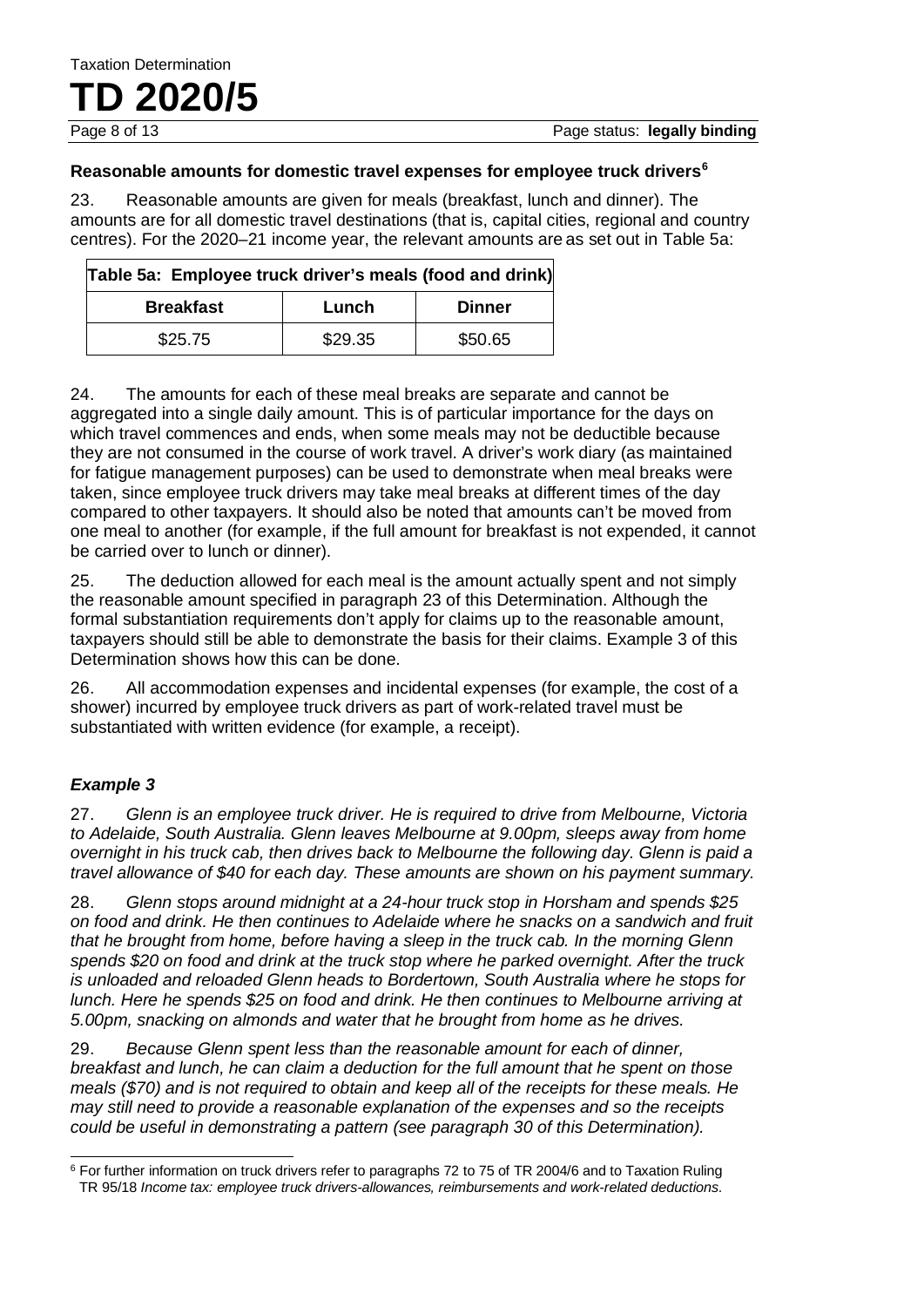Page status: **legally binding** 

30. *If Glenn's tax return is checked by the ATO he may be asked to explain his claim for these amounts. would need to show that he travelled to and from Adelaide (for example, his work diary), that he received an allowance for the meals for each day that he travelled, that he correctly declared this allowance as income in his tax return, and demonstrate his typical spending pattern on meals. This could be by reference to diary entries, bank records and receipts kept for some (a representative sample) of his trips.*

Taxation Determination

**TD 2020/5** 

#### **Reasonable amounts for overseas travel expenses**

31. If you are travelling overseas and are away from your usual residence for six or more nights in a row, you must still keep travel records even if you rely on the reasonable amounts and don't have to substantiate your expenses. Travel records may include ticketing information, diary entries or other information setting out the nature of your travel, the day and time it began, how long it lasted and where you travelled.

32. Reasonable amounts are provided for three salary levels. Salary excludes any allowances received.

- Use Table 6 of this Determination if your salary is \$126,970 and below.
- Use Table 7 of this Determination if your salary is between \$126,971 and \$225,980.
- Use Table 8 of this Determination if your salary is \$225,981 or more.
- 33. Reasonable amounts are given for:
	- meals (showing breakfast, lunch and dinner), and
	- expenses incidental to travel.

Any expenditure on accommodation overseas must be fully substantiated.

34. Reasonable amounts are shown for cost groups to which a country has been allocated. Table 9 of this Determination sets out the cost group to which a country has been allocated.

35. If you travel to a country that is not shown in Table 9 of this Determination, use the reasonable amount for Cost Group 1 in the table relevant to your salary range.

36. If you travel to two or more countries in the same day, use the cost group of the country that is in the higher cost group in determining the reasonable amount for that day.

37. The reasonable amount for incidentals applies in full to each day of travel covered by the allowance, without the need to apportion for any part-day travel on the first and last day.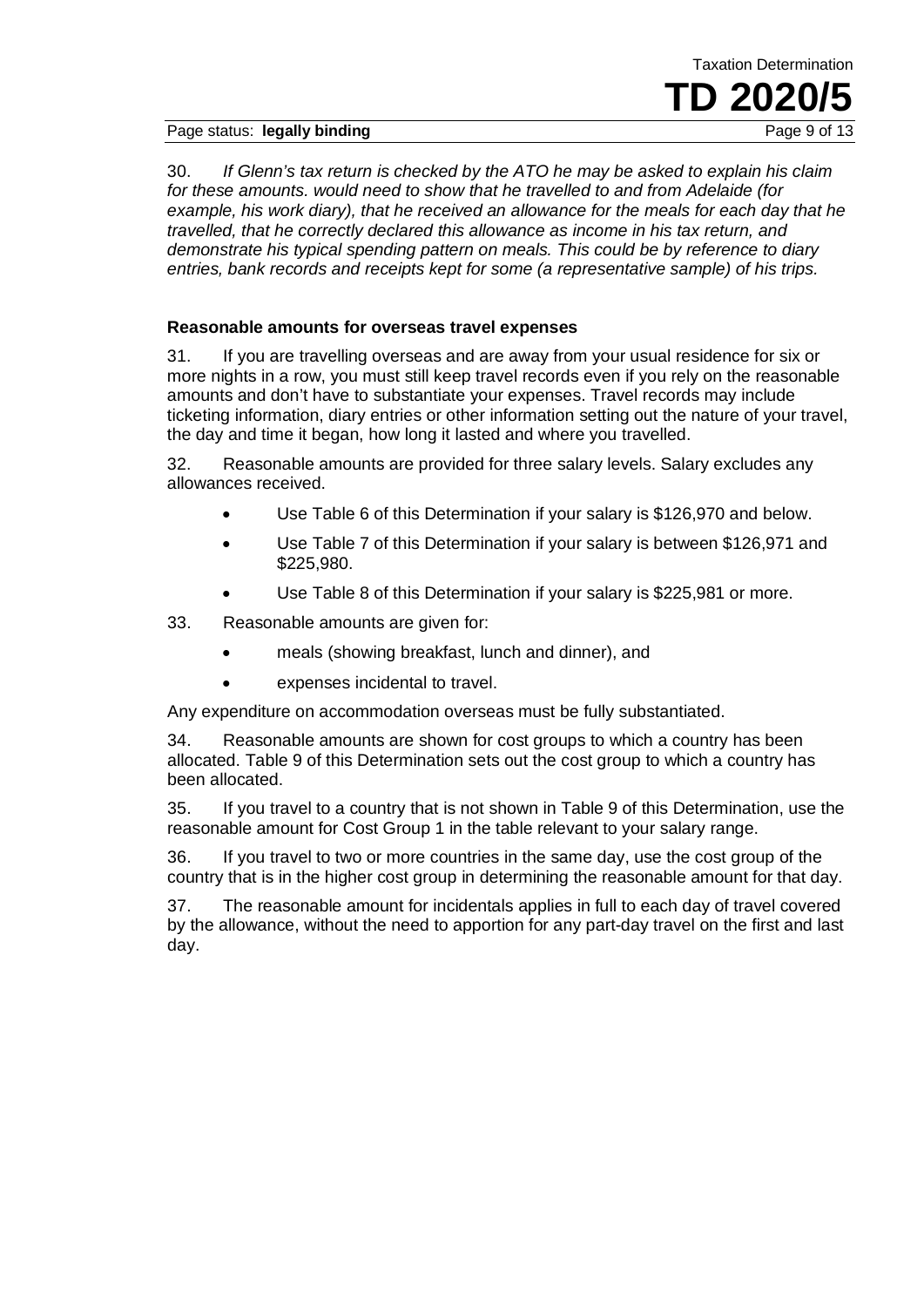## Taxation Determination **TD** 2020/5

38. The reasonable amounts for overseas travel expenses per day according to salary levels and cost groups for the 2020–21 income year are shown in Tables 6 to 9 of this Determination as follows:

| Table 6: Employee's annual salary - \$126,970 and below |              |                    |              |
|---------------------------------------------------------|--------------|--------------------|--------------|
| <b>Cost Group</b>                                       | <b>Meals</b> | <b>Incidentals</b> | <b>Total</b> |
|                                                         | \$60         | \$25               | \$85         |
| 2                                                       | \$95         | \$30               | \$125        |
| 3                                                       | \$130        | \$35               | \$165        |
|                                                         | \$170        | \$35               | \$205        |
| 5                                                       | \$200        | \$40               | \$240        |
| 6                                                       | \$240        | \$45               | \$285        |

|                   | Table 7: Employee's annual salary - \$126,971 to \$225,980 |                    |       |  |
|-------------------|------------------------------------------------------------|--------------------|-------|--|
| <b>Cost Group</b> | <b>Meals</b>                                               | <b>Incidentals</b> | Total |  |
|                   | \$75                                                       | \$25               | \$100 |  |
| 2                 | \$110                                                      | \$35               | \$145 |  |
| 3                 | \$150                                                      | \$40               | \$190 |  |
|                   | \$190                                                      | \$45               | \$235 |  |
| 5                 | \$240                                                      | \$50               | \$290 |  |
| 6                 | \$295                                                      | \$50               | \$345 |  |

| Table 8: Employee's annual salary - \$225,981 and above |              |                    |              |  |  |  |
|---------------------------------------------------------|--------------|--------------------|--------------|--|--|--|
| <b>Cost Group</b>                                       | <b>Meals</b> | <b>Incidentals</b> | <b>Total</b> |  |  |  |
|                                                         | \$95         | \$30               | \$125        |  |  |  |
| 2                                                       | \$140        | \$40               | \$180        |  |  |  |
|                                                         | \$185        | \$45               | \$230        |  |  |  |
|                                                         | \$235        | \$50               | \$285        |  |  |  |
| 5                                                       | \$295        | \$60               | \$355        |  |  |  |
|                                                         | \$340        | \$60               | \$400        |  |  |  |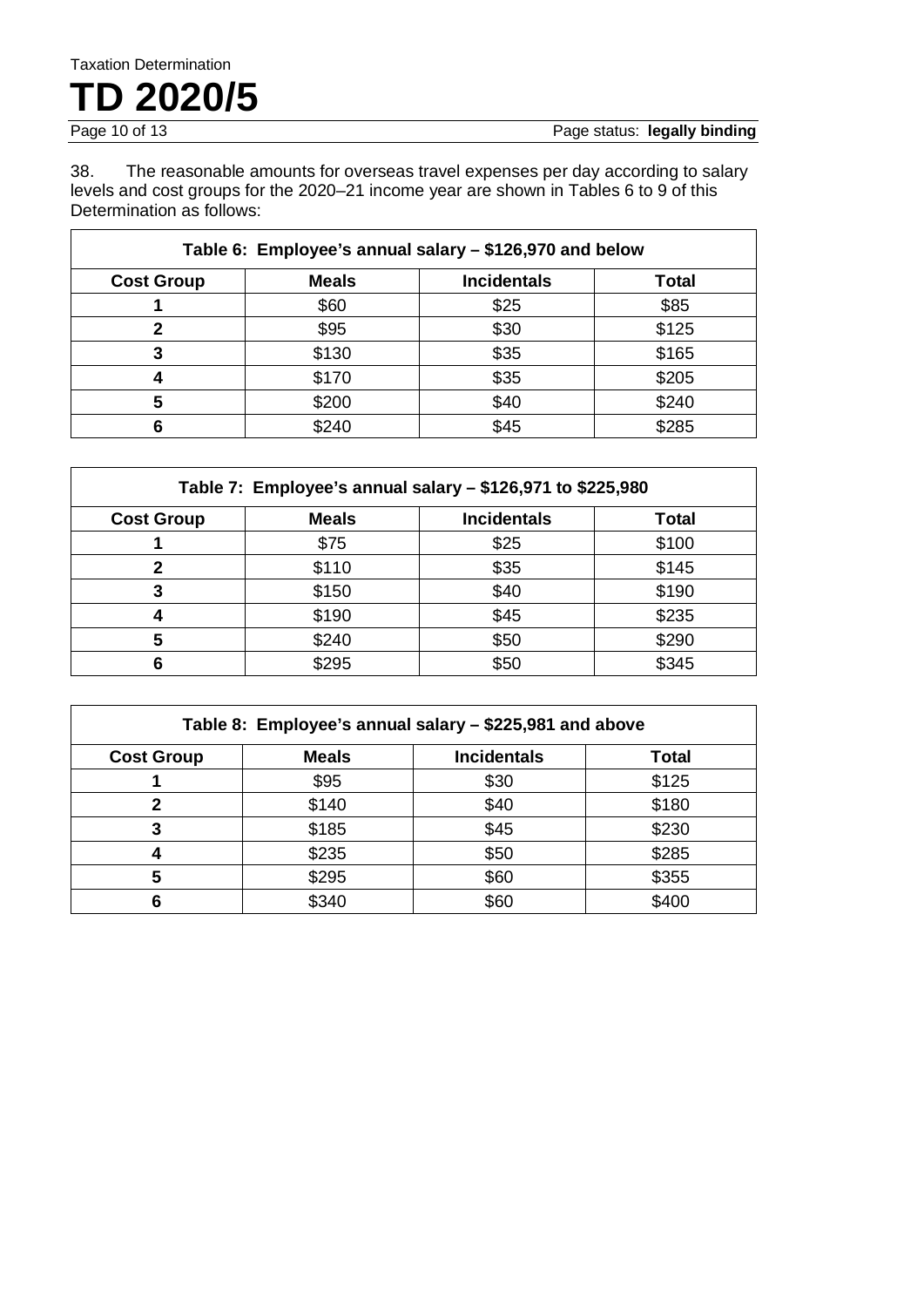TD 2020/5

Page status: legally binding

| Table 9: Table of countries  |                      |                  |                         |                     |                         |                                |                         |  |  |
|------------------------------|----------------------|------------------|-------------------------|---------------------|-------------------------|--------------------------------|-------------------------|--|--|
| <b>Country</b>               | <b>Cost</b><br>Group | <b>Country</b>   | Cost<br>Group           | Country             | Cost<br>Group           | <b>Country</b>                 | <b>Cost</b><br>Group    |  |  |
| Albania                      | 2                    | Ecuador          | 4                       | Laos                | 3                       | Rwanda                         | 3                       |  |  |
| Algeria                      | 3                    | Egypt            | 3                       | Latvia              | 4                       | Saint Lucia                    | 5                       |  |  |
| Angola                       | 4                    | El Salvador      | 3                       | Lebanon             | 5                       | Saint Vincent                  | 4                       |  |  |
| Antigua and<br>Barbuda       | $6\phantom{1}$       | Eritrea          | 4                       | Lithuania           | 3                       | Samoa                          | 4                       |  |  |
| Argentina                    | $\overline{2}$       | Estonia          | 4                       | Luxembourg          | 5                       | Saudi Arabia                   | 4                       |  |  |
| Armenia                      | 3                    | Ethiopia         | 3                       | Macau               | 5                       | Senegal                        | 4                       |  |  |
| Austria                      | 5                    | Fiji             | 3                       | Malawi              | 3                       | Serbia                         | 3                       |  |  |
| Azerbaijan                   | 3                    | Finland          | 6                       | Malaysia            | 3                       | Sierra Leone                   | 3                       |  |  |
| <b>Bahamas</b>               | $6\phantom{1}$       | France           | 5                       | Mali                | 3                       | Singapore                      | $6\phantom{1}$          |  |  |
| <b>Bahrain</b>               | 5                    | French Polynesia | 6                       | Malta               | 4                       | Slovakia                       | 4                       |  |  |
| Bangladesh                   | 4                    | Gabon            | 6                       | <b>Mauritius</b>    | 4                       | Slovenia                       | 3                       |  |  |
| <b>Barbados</b>              | $6\phantom{1}$       | Gambia           | $\overline{2}$          | Mexico              | 3                       | Solomon Islands                | 4                       |  |  |
| <b>Belarus</b>               | 2                    | Georgia          | $\overline{\mathbf{c}}$ | Monaco              | 6                       | South Africa                   | $\overline{2}$          |  |  |
| Belgium                      | 5                    | Germany          | 5                       | Morocco             | 4                       | Spain                          | 5                       |  |  |
| Bermuda                      | $6\phantom{1}$       | Ghana            | 4                       | Mozambique          | 3                       | Sri Lanka                      | 3                       |  |  |
| <b>Bolivia</b>               | 3                    | Gibraltar        | 4                       | Myanmar             | 3                       | Sudan                          | $\overline{2}$          |  |  |
| <b>Bosnia</b>                | $\overline{2}$       | Greece           | 4                       | Namibia             | $\overline{2}$          | Surinam                        | 3                       |  |  |
| <b>Brazil</b>                | 3                    | Guatemala        | 4                       | Nepal               | 3                       | Sweden                         | 5                       |  |  |
| <b>Brunei</b>                | 3                    | Guyana           | 4                       | Netherlands         | 5                       | Switzerland                    | $6\phantom{1}$          |  |  |
| <b>Bulgaria</b>              | 3                    | Hong Kong        | 5                       | New Caledonia       | 5                       | Taiwan                         | 5                       |  |  |
| <b>Burkina Faso</b>          | 3                    | Hungary          | 3                       | New Zealand         | 4                       | Tanzania                       | 3                       |  |  |
| Cambodia                     | 1                    | Iceland          | 6                       | Nicaragua           | 3                       | Thailand                       | $\overline{4}$          |  |  |
| Cameroon                     | 4                    | India            | 3                       | Nigeria             | $\overline{\mathbf{4}}$ | Tonga                          | 3                       |  |  |
| Canada                       | 4                    | Indonesia        | 3                       | North Macedonia     | $\overline{2}$          | Trinidad and<br>Tobago         | $6\phantom{1}$          |  |  |
| Chile                        | 3                    | Iran             | 1                       | Norway              | 6                       | Tunisia                        | $\overline{2}$          |  |  |
| China                        | 5                    | Iraq             | 5                       | Oman                | 6                       | Turkey                         | 3                       |  |  |
| Colombia                     | 3                    | Ireland          | 5                       | Pakistan            | $\overline{c}$          | Uganda                         | 3                       |  |  |
| Congo Democratic<br>Republic | $\overline{4}$       | Israel           | 6                       | Panama              | $\overline{\mathbf{4}}$ | Ukraine                        | 3                       |  |  |
| Cook Islands                 | $\overline{4}$       | Italy            | 5                       | Papua New<br>Guinea | 4                       | <b>United Arab</b><br>Emirates | $6\phantom{a}$          |  |  |
| Costa Rica                   | $\overline{4}$       | Jamaica          | $\overline{\mathbf{4}}$ | Paraguay            | $\overline{2}$          | United Kingdom                 | 5                       |  |  |
| Cote D'Ivoire                | $\overline{5}$       | Japan            | 5                       | Peru                | 4                       | United States of<br>America    | 5                       |  |  |
| Croatia                      | 3                    | Jordan           | 6                       | Philippines         | 3                       | Uruguay                        | 3                       |  |  |
| Cuba                         | 3                    | Kazakhstan       | $\overline{2}$          | Poland              | 3                       | Vanuatu                        | $\overline{\mathbf{4}}$ |  |  |
| Cyprus                       | 4                    | Kenya            | 4                       | Portugal            | 4                       | Vietnam                        | 3                       |  |  |
| <b>Czech Republic</b>        | 3                    | Korea            | 6                       | Puerto Rico         | 5                       | Zambia                         | $\overline{2}$          |  |  |
| <b>Denmark</b>               | $\,6$                | Kosovo           | $\overline{c}$          | Qatar               | 6                       |                                |                         |  |  |
| Dominican Republic           | $\overline{4}$       | Kuwait           | 5                       | Romania             | 3                       |                                |                         |  |  |
| East Timor                   | $\overline{4}$       | Kyrgyzstan       | $\overline{2}$          | Russia              | $\overline{\mathbf{4}}$ |                                |                         |  |  |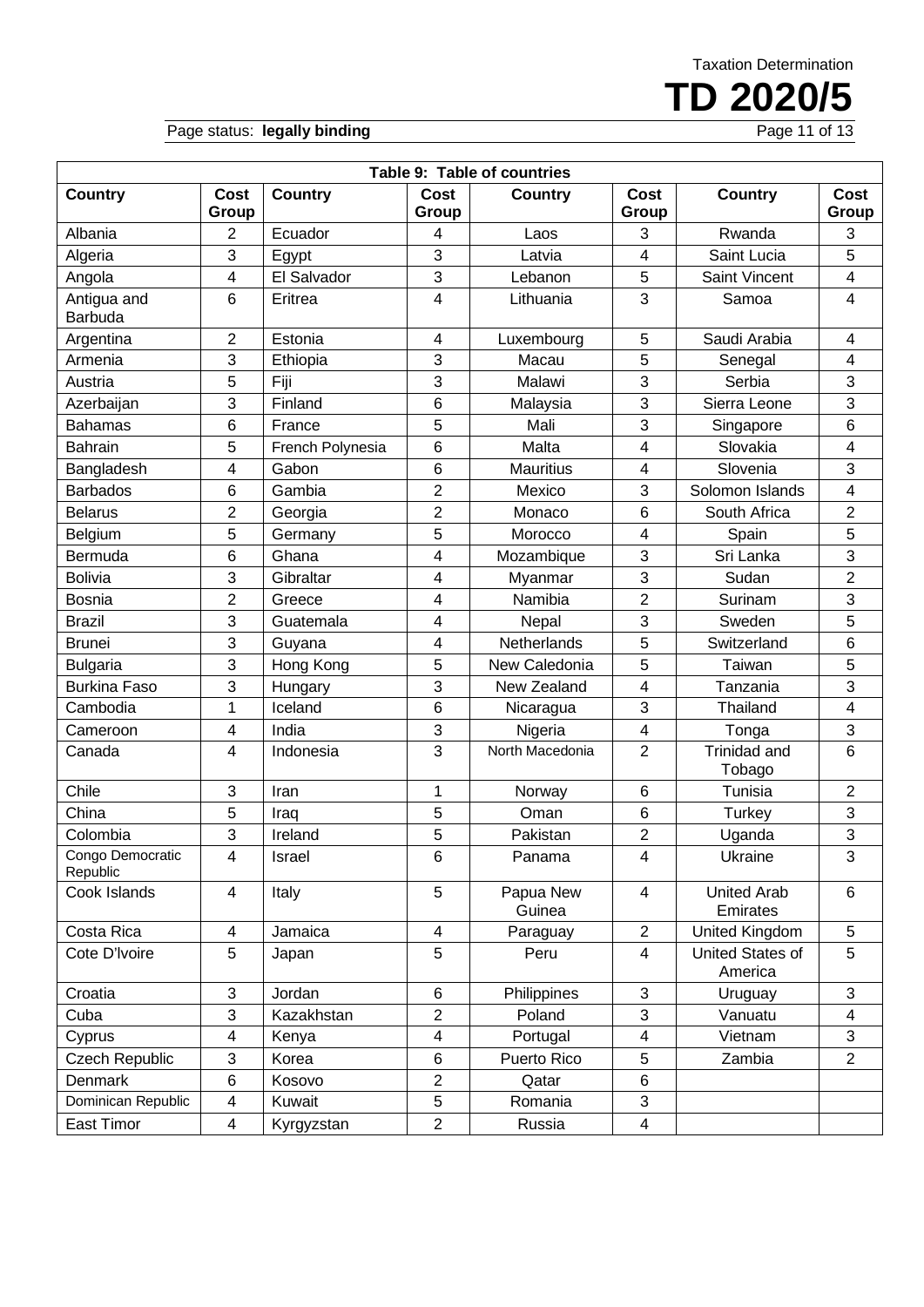## Taxation Determination **TD 2020/5**

#### *Example 4*

39. *Prashant travels to China on business for two weeks and is paid a travel allowance of \$500 per day (made up of \$250 for meals and incidentals and \$250 for accommodation). Prashant's annual salary is \$191,000. Prashant usually spends \$250 per day on meals and incidentals and \$300 per night on accommodation when travelling in China. Prashant calculates the daily reasonable amount for his overseas travel as follows:*

- *Table 7 of this Determination applies because Prashant's salary is between \$126,971 and \$225,980*
- *Table 9 of this Determination lists China as Cost Group 5, and*
- *Table 7 of this Determination provides reasonable amounts for meals and incidental expenses for Cost Group 5 as \$240 per day for meals and \$50 per day for incidentals (that is, a total of \$290 per day).*

40. *Because Prashant has spent less than the reasonable amount on meals and incidentals, he can claim a deduction for the \$250 per day that he spends and he is not required to substantiate the expenditure (for example, get and keep all of the receipts for the meals and incidentals). Because he has spent more than six nights away in a row, Prashant must keep travel records for the two weeks he is in China. Prashant can claim a deduction for the \$300 per day he spends on accommodation but he must fully substantiate this expenditure (by getting and keeping a receipt or other documentary evidence of the expenditure).*

41. *If Prashant's tax return is checked by the ATO he may be asked to explain his claim for deduction. To do this Prashant would show he travelled to China for work, that he*  received an allowance for the meals and incidentals for each day he travelled, that he *correctly declared this allowance as income in his tax return, and that he typically spent \$250 a day on meals and incidental expenses (for example, by reference to diary entries, bank records and some receipts that he kept).*

42. *If Prashant's travel allowances were not shown on his payment summary and he fully spent the allowance, he can choose to leave them out of his tax return and not claim any deductions for the meals and incidentals he purchases when travelling and working in China.*

#### **Date of effect**

43. This Determination applies to the 2020–21 income year only. However, this Determination will not apply to taxpayers to the extent that it conflicts with the terms of settlement of a dispute agreed to before the date of issue of this Determination (see paragraphs 75 to 76 of Taxation Ruling TR 2006/10 *Public Rulings*).

**Commissioner of Taxation** 30 June 2020